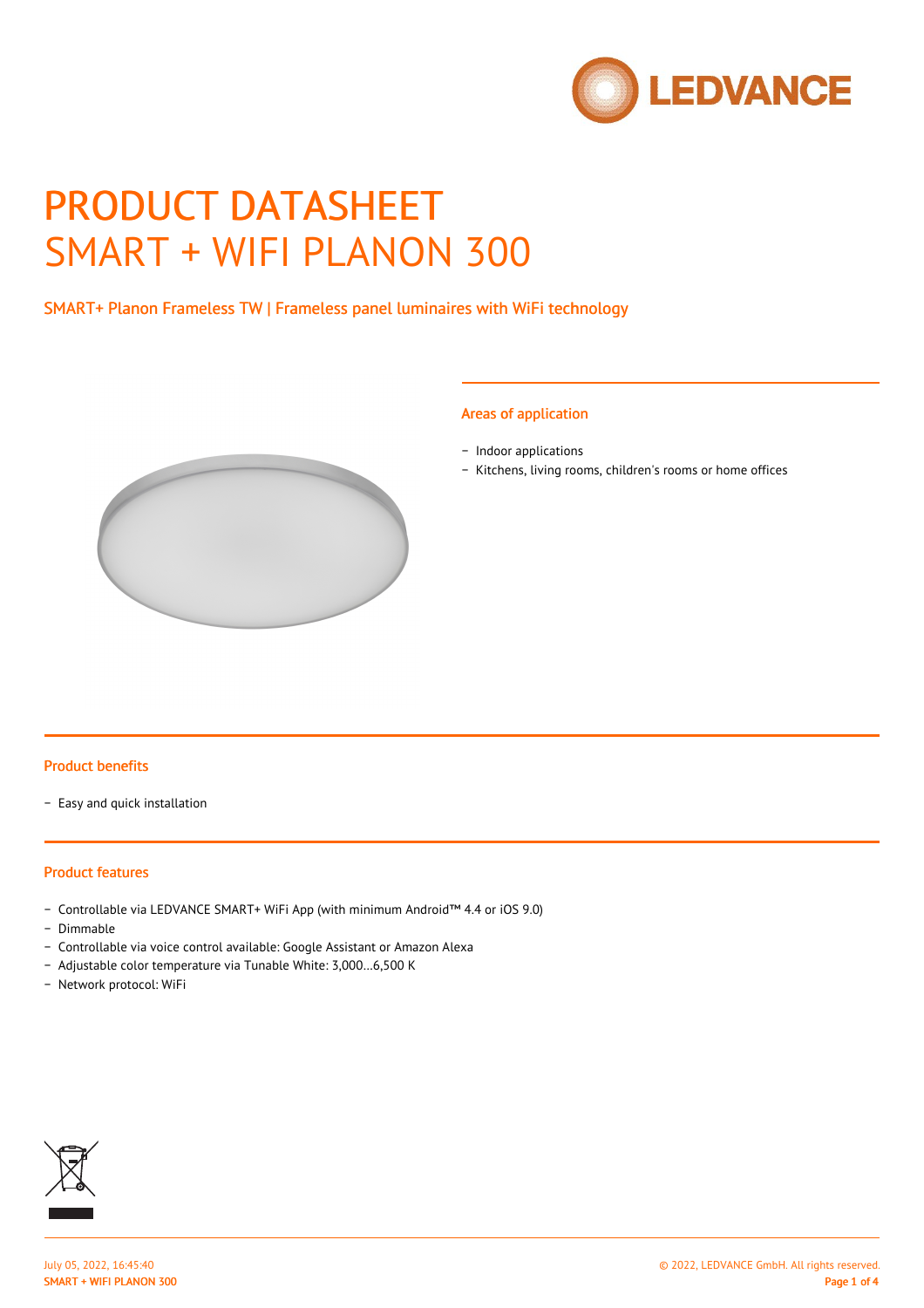#### TECHNICAL DATA

#### Electrical data

| Nominal wattage        | 20.00 W       |
|------------------------|---------------|
| Nominal voltage        | 220240 V      |
| Nominal current        | 99 mA         |
| Mains frequency        | 5060 Hz       |
| Power factor $\lambda$ | > 0.90        |
| Operating mode         | Mains voltage |

#### Photometrical data

| Light color (designation)            | Tunable White |
|--------------------------------------|---------------|
| Standard deviation of color matching | $< 6$ sdcm    |
| Nominal luminous flux                | 1700 lm       |
| Luminous flux                        | 1700 lm       |
| Luminous efficacy                    | 85 lm/W       |
| Color temperature                    | 30006500 K    |
| Color rendering index Ra             | > 80          |

# Light technical data

| Beam angle | 110° |
|------------|------|
|            |      |

# Dimensions & Weight



| 1420.00 g |
|-----------|
| 300.00 mm |
| 300.00 mm |
| 65.00 mm  |
|           |

# Lifespan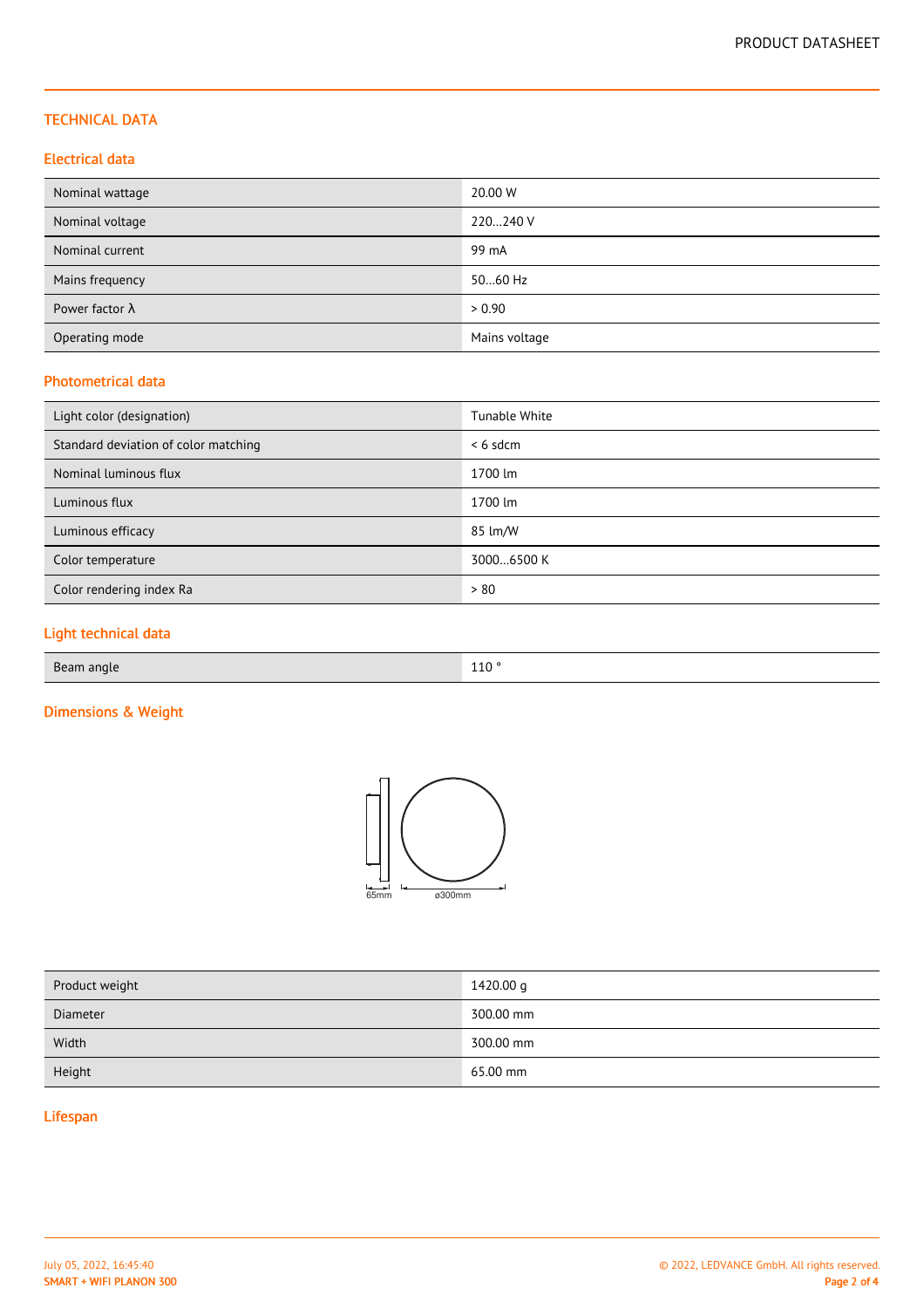| Number of switching cycles | 15000   |
|----------------------------|---------|
| Lifespan                   | 25000 h |

#### Colors & materials

| Product color                   | White                         |  |
|---------------------------------|-------------------------------|--|
| Housing color                   | White                         |  |
| Body material                   | Aluminum                      |  |
| Cover material                  | Polymethylmethacrylate (PMMA) |  |
| Light emitting surface material | <b>PMMA</b>                   |  |

# Temperatures & operating conditions

| Ambient temperature range | $+40$ °<br>$-20$ |
|---------------------------|------------------|
|---------------------------|------------------|

#### Additional product data

| Product remark    | Reset settings to default by switching the product on for three seconds<br>and off for three seconds and repeating this five times. |  |
|-------------------|-------------------------------------------------------------------------------------------------------------------------------------|--|
| Mounting location | Ceiling                                                                                                                             |  |

## **Capabilities**

| Dimmable                         | Yes                             |
|----------------------------------|---------------------------------|
| Type of connection               | Terminal, 2-Pole (L, N)         |
| Compatible smart home technology | Google Assistant / Amazon Alexa |
| LED module replaceable           | Not replaceable                 |

# Certificates & Standards

| Standards          | CE / EAC / REACH / RoHS |
|--------------------|-------------------------|
| Protection class   |                         |
| Type of protection | <b>IP20</b>             |

## EQUIPMENT / ACCESSORIES

- − Mounting bracket included
- − Mounting screws and dowels included
- − Control via app or voice control requires compatible Smart home system
- − For control via LEDVANCE SMART + WiFi App, a smart phone or Tablet PC is required

#### DOWNLOAD DATA